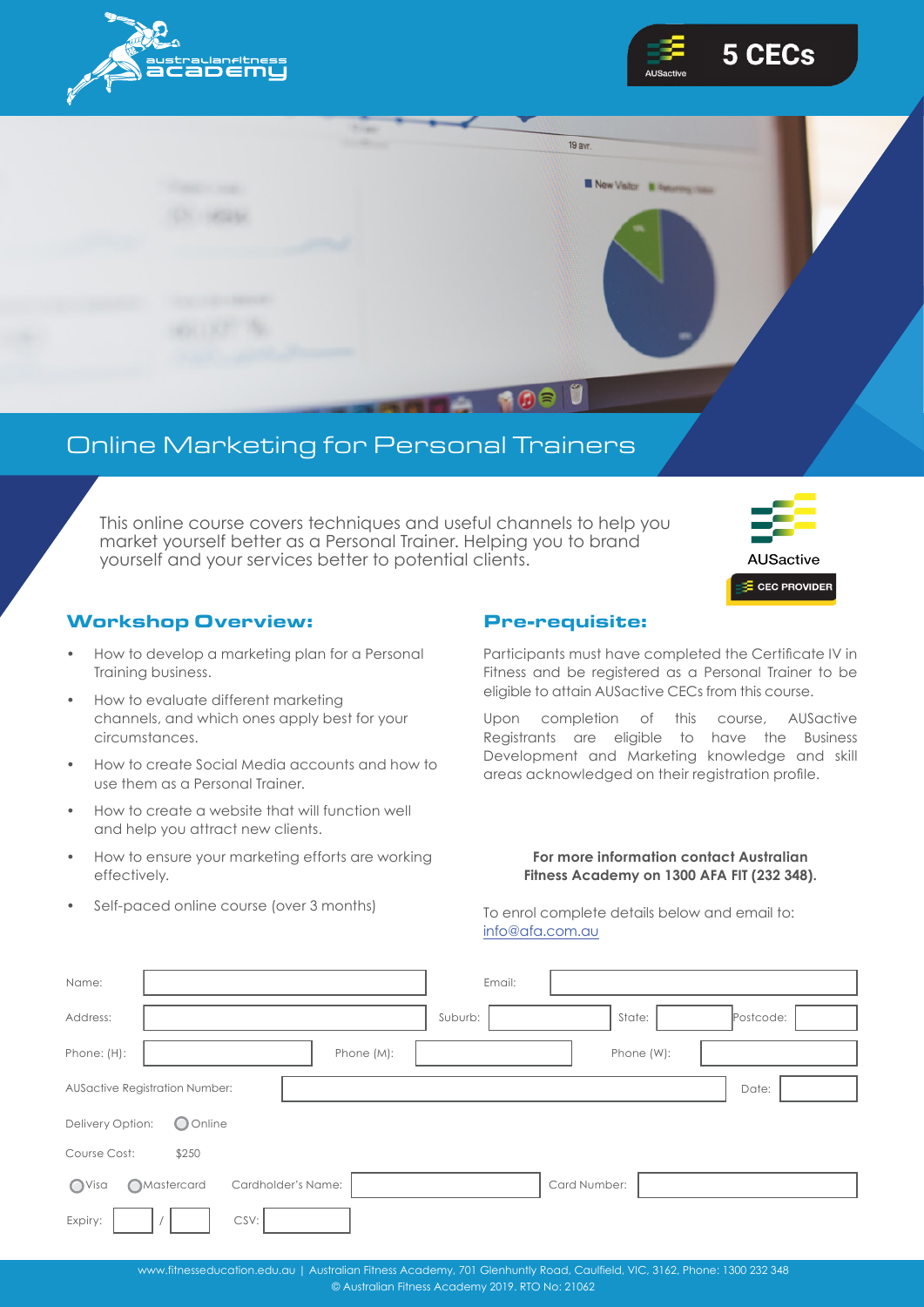# Student Enrolment Form

|                                                                                                                                                                      | $\bigcirc$ Male<br>$\bigcirc$ Female<br>Gender:                 | Place of Birth (State):  |                                       |                                                           |  |  |
|----------------------------------------------------------------------------------------------------------------------------------------------------------------------|-----------------------------------------------------------------|--------------------------|---------------------------------------|-----------------------------------------------------------|--|--|
| Next of Kin:                                                                                                                                                         | Relationship to this person:                                    |                          | Emergency ph number:                  |                                                           |  |  |
| In which country were you born:                                                                                                                                      | Australia                                                       | Other:                   |                                       |                                                           |  |  |
| Are you an Australian Citizen?                                                                                                                                       | Yes<br>$\left( \quad \right)$                                   | No                       |                                       |                                                           |  |  |
| Do you speak a language other than:                                                                                                                                  | ◯ English only                                                  | Other:                   |                                       |                                                           |  |  |
| How well do you speak English?                                                                                                                                       | Very Well                                                       | Well                     | Not Well                              | Not Well at All                                           |  |  |
| Are you of Aboriginal or Torres Strait Islander origin?                                                                                                              | $\bigcirc$ No                                                   | Aboriginal               | <b>Torres Strait Islander</b>         |                                                           |  |  |
| Do you consider yourself to have a disability, impairment or long-term condition?                                                                                    |                                                                 |                          | $\bigcirc$ No<br>Yes                  |                                                           |  |  |
| If YES, please indicate the areas of disability, impairment or long-term condition:                                                                                  |                                                                 |                          |                                       |                                                           |  |  |
| Hearing/Deaf                                                                                                                                                         | <b>Medical Condition</b>                                        | Physical                 |                                       | Intelectual                                               |  |  |
| Learning                                                                                                                                                             | Acquired Brain Impairment                                       | Vision                   |                                       | <b>Mental Illness</b>                                     |  |  |
| Other, please specify:                                                                                                                                               |                                                                 |                          |                                       |                                                           |  |  |
| Are you still attending secondary school?                                                                                                                            | Yes                                                             | No                       |                                       |                                                           |  |  |
| What is your highest year completed at level of school?                                                                                                              | $\bigcirc$ Yr 12                                                | Yr 11                    | Yr 10                                 | OYr9                                                      |  |  |
| In which year did you complete that school level?                                                                                                                    |                                                                 |                          |                                       |                                                           |  |  |
| Do you hold a higher qualification?                                                                                                                                  |                                                                 |                          |                                       |                                                           |  |  |
| ◯ No, I do not hold a higher qualification                                                                                                                           |                                                                 |                          |                                       |                                                           |  |  |
| Yes, I hold an Australian qualification<br>Yes, I hold an International qualification and have uyndergone a formal assessment to determine the Australian equialency |                                                                 |                          |                                       |                                                           |  |  |
| $\bigcirc$ Yes, I hold an International qualification, but do not know the Australian equivalency                                                                    |                                                                 |                          |                                       |                                                           |  |  |
| If YES, what qualification do you hold?                                                                                                                              |                                                                 |                          |                                       |                                                           |  |  |
| <b>Bachelor Degree</b><br>Advanced Deploma                                                                                                                           |                                                                 | Diploma                  | Certificate I                         | Certificate II                                            |  |  |
| Certificate III or Trade                                                                                                                                             | Certificate IV or Technician                                    | Other, please specify:   |                                       |                                                           |  |  |
| Of the following categories, which BEST suits your current employment status? (Choose one only)                                                                      |                                                                 |                          |                                       |                                                           |  |  |
| $\bigcirc$ Full-time employee                                                                                                                                        | Part-time employee                                              |                          | Self-employed—not employing others    |                                                           |  |  |
| $\bigcirc$ Employer                                                                                                                                                  | Unpaid in family business                                       |                          | Unemployed—seeking full-time work     |                                                           |  |  |
| $\bigcirc$ Unemployed—seeking part-time                                                                                                                              | Unemployed-not seeking work                                     |                          |                                       |                                                           |  |  |
|                                                                                                                                                                      |                                                                 |                          |                                       |                                                           |  |  |
| Which best describes your industry of employment? (either current employment, or previous employment)                                                                |                                                                 |                          |                                       |                                                           |  |  |
| ◯ Agriculture, Forestry and Fishing                                                                                                                                  | Mining                                                          |                          | Manufacturing                         |                                                           |  |  |
| Electricity, Gas, Water and Water Services<br>$\bigcirc$ Retail Trade                                                                                                | Construction<br>Accommodation and Food Services                 |                          | Wholesale Trade                       | Transport, Postal and Warehousing                         |  |  |
| $\bigcap$ Information, Media and Telecommunications $\bigcap$                                                                                                        | Rental, Hiring and Real Estate Services                         |                          |                                       | Professional, Scientific & Technical Services             |  |  |
| Administrative and Support Services                                                                                                                                  | Financial and Insurance Services                                |                          | ◯ Public Administration and Safety    |                                                           |  |  |
| $\bigcirc$ Education and Training                                                                                                                                    | Health Care and Social Assistance                               |                          | Arts and Recreational Services        |                                                           |  |  |
| O Other, please specify:                                                                                                                                             |                                                                 |                          |                                       |                                                           |  |  |
| Which best describes your occupation? (either current employment, or previous employment)                                                                            |                                                                 |                          |                                       |                                                           |  |  |
| $\bigcap$ Manager<br>Professional                                                                                                                                    | Technician or Trade                                             |                          | Community and Personal Service Worker |                                                           |  |  |
| Clerical & Administrative Worker                                                                                                                                     | Sales Worker                                                    |                          | Machinery Operator and Driver         |                                                           |  |  |
| O Labourer<br>Other, please specify:                                                                                                                                 |                                                                 |                          |                                       |                                                           |  |  |
| Of the following categories, which BEST describes your main reason for undertaking this course? (Choose one only)                                                    |                                                                 |                          |                                       |                                                           |  |  |
| $\bigcirc$ To get a job                                                                                                                                              | To develop existing business                                    | To start my own business |                                       | Job requirement                                           |  |  |
| ◯ Try different career                                                                                                                                               | To get better job or promotion                                  |                          | Personal interest or self development |                                                           |  |  |
| $\bigcirc$ I wanted extra skills for my job                                                                                                                          | To get into another study course                                | Other, please specify:   |                                       |                                                           |  |  |
| Do you hold any of the following concession cards? (Choose one only)                                                                                                 |                                                                 |                          |                                       |                                                           |  |  |
| Health Care Card<br>(Depenent partner / child)                                                                                                                       | <b>Pensioner Concession Card</b><br>(Dependent partner / child) | Veterans Gold Card       |                                       | No, I do <u>not hold</u> a<br><b>Concession Card</b>      |  |  |
| Unique Student Identifier (USI): All students participating in nationally recognised<br>training delivered by a registered training organisation MUST have a USI.    |                                                                 |                          |                                       | I have a USI and give AFA authorisation to verify my USI. |  |  |